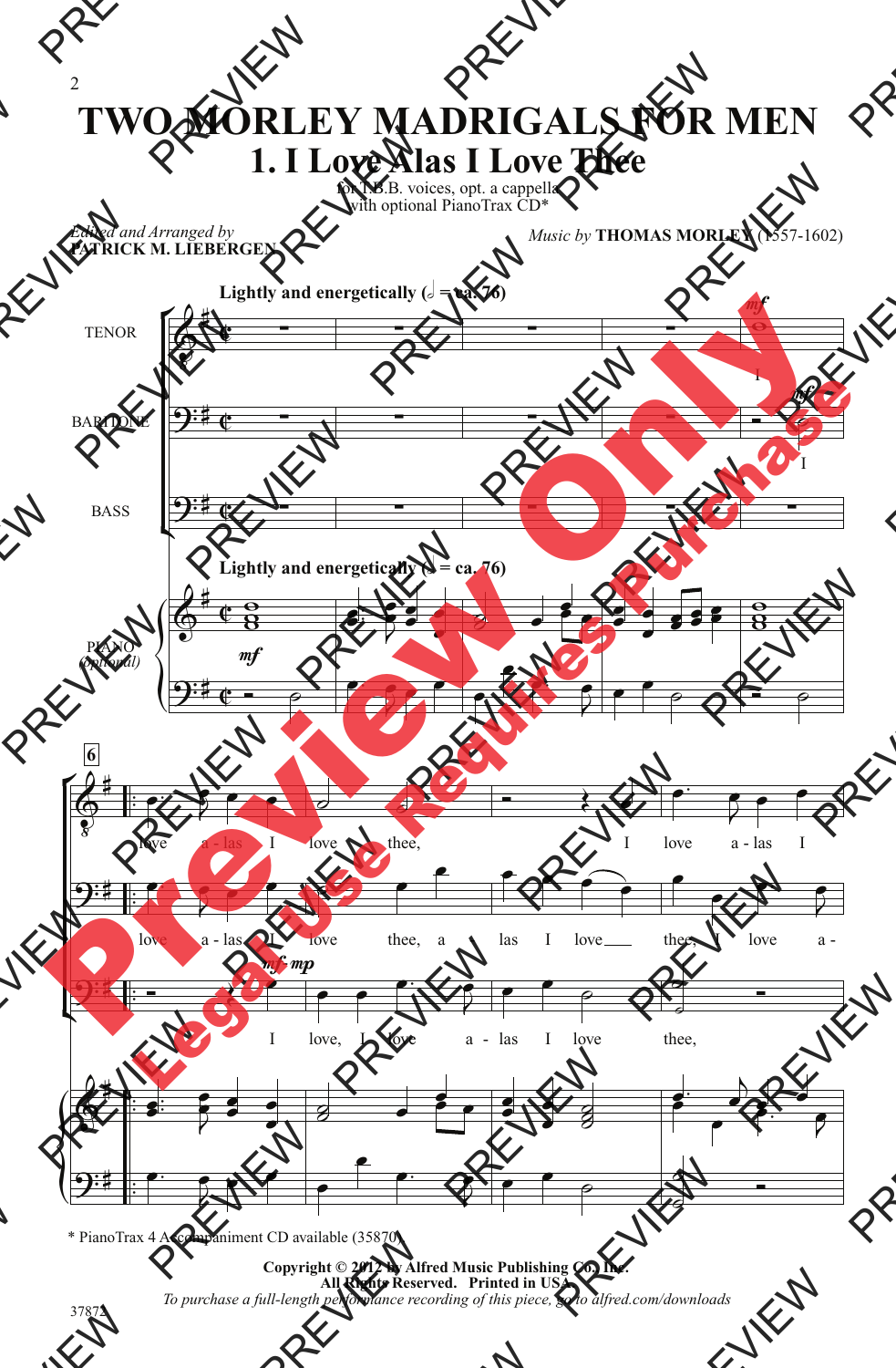

3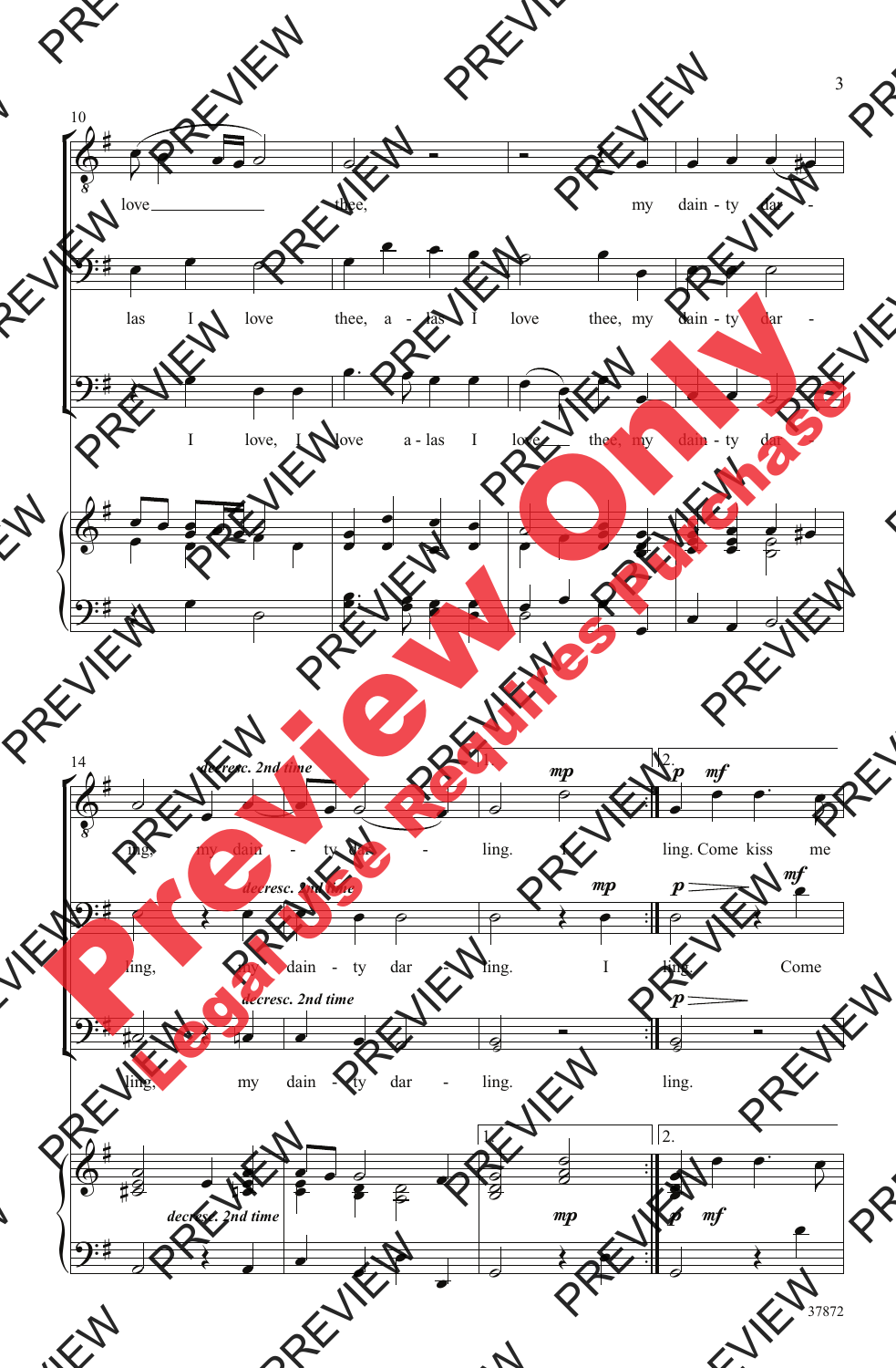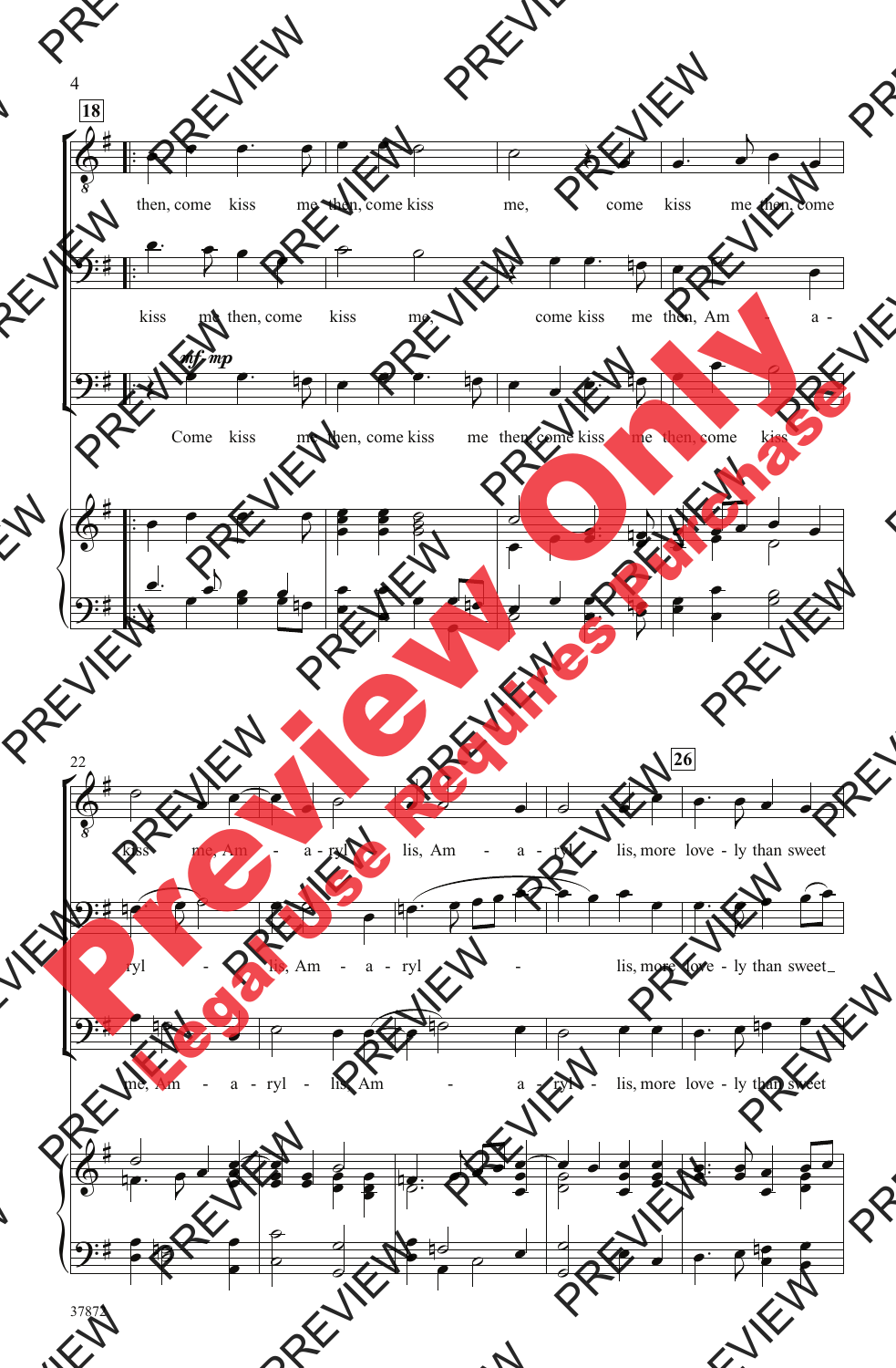

37872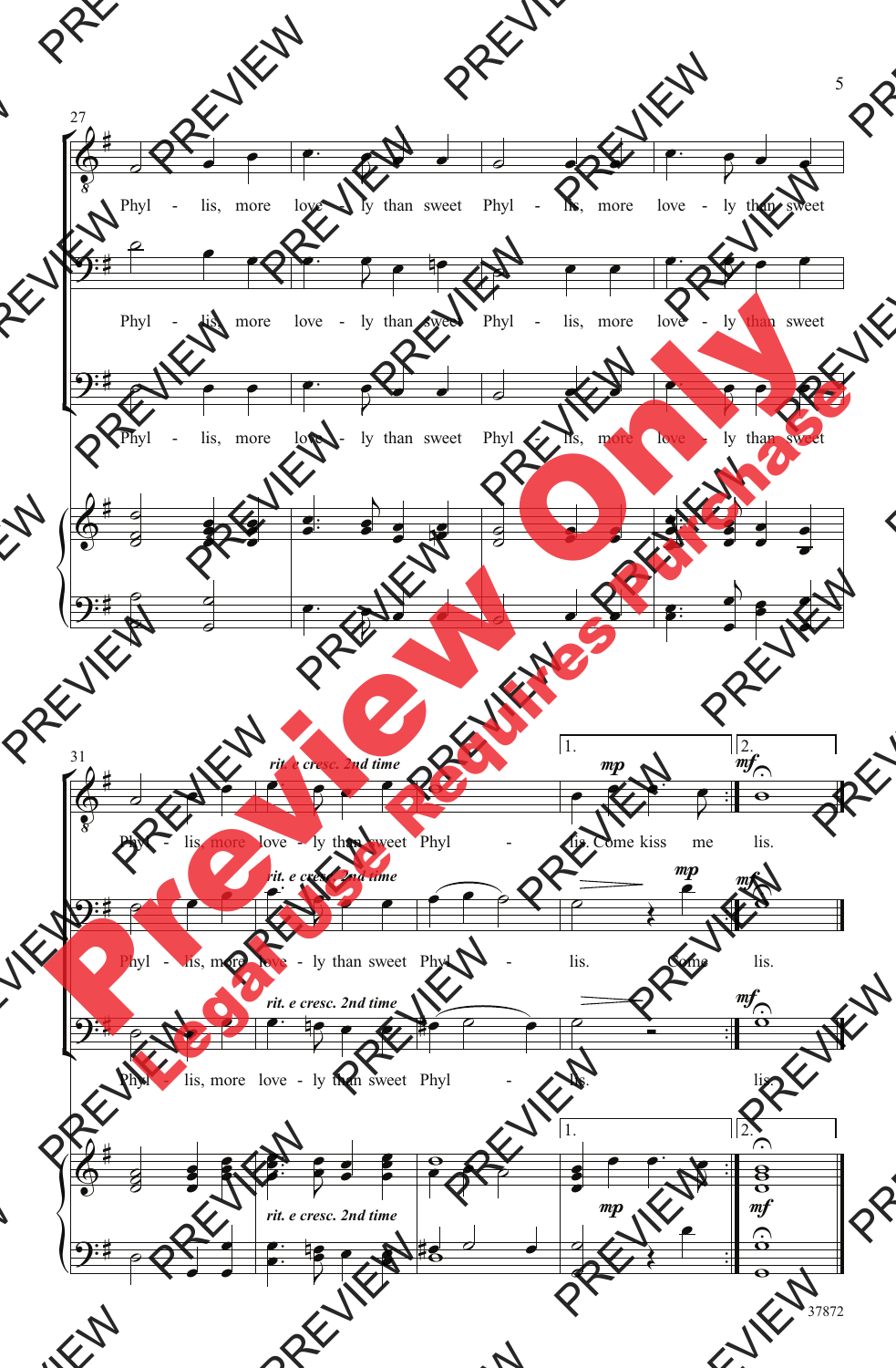## **2. It Was a Lover and His Lass**

for T.B.B. voices, opt. a cappella with optional cello\*

*Edited and Arranged by* **PATRICK M. LIEBERGEN** *Words by* **WILLIAM SHAKESPEARE** (1564-1616) *Music by* **THOMAS MORLEY** (1557-1602)



\* An optional cello part is on page 12.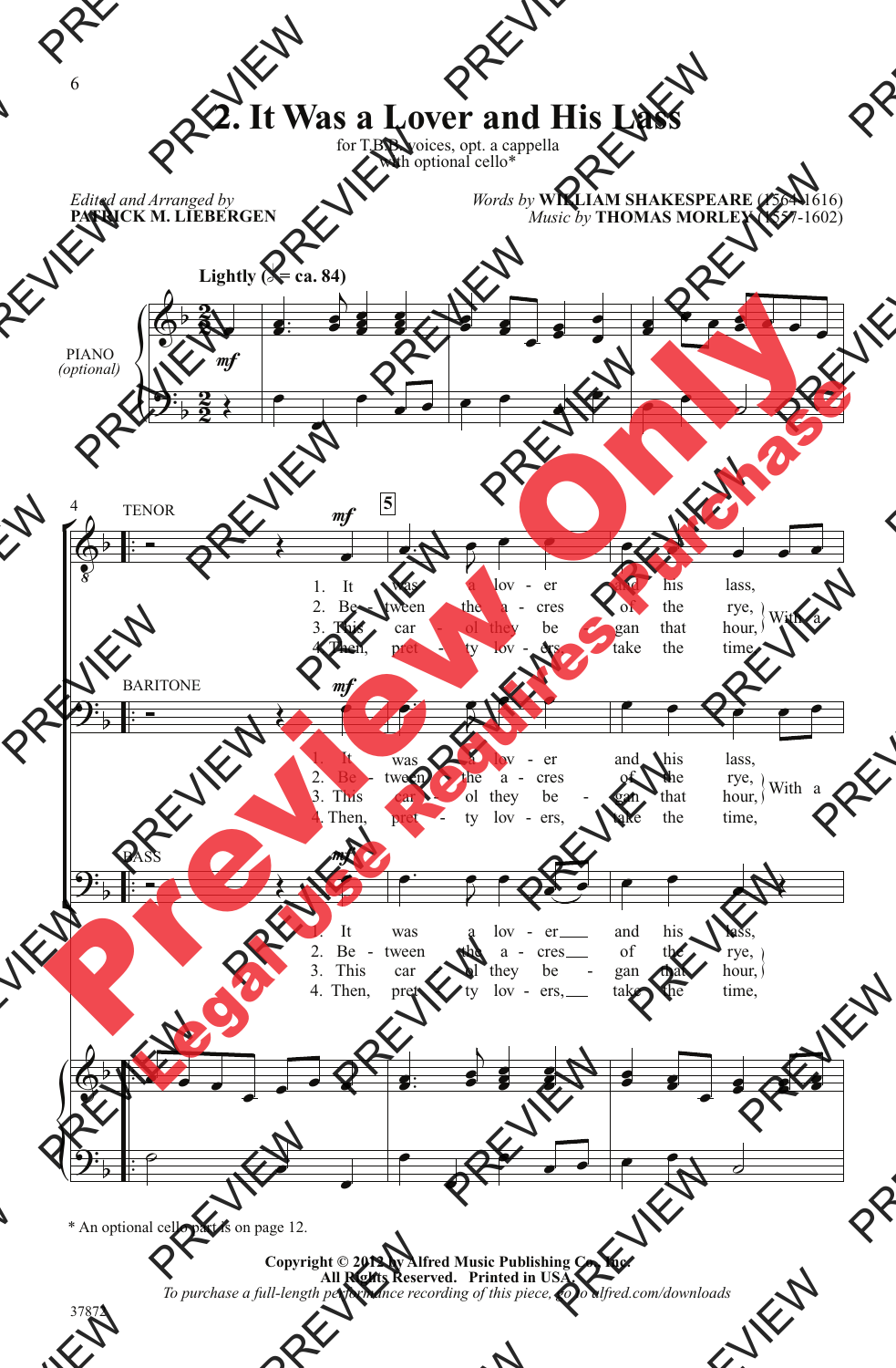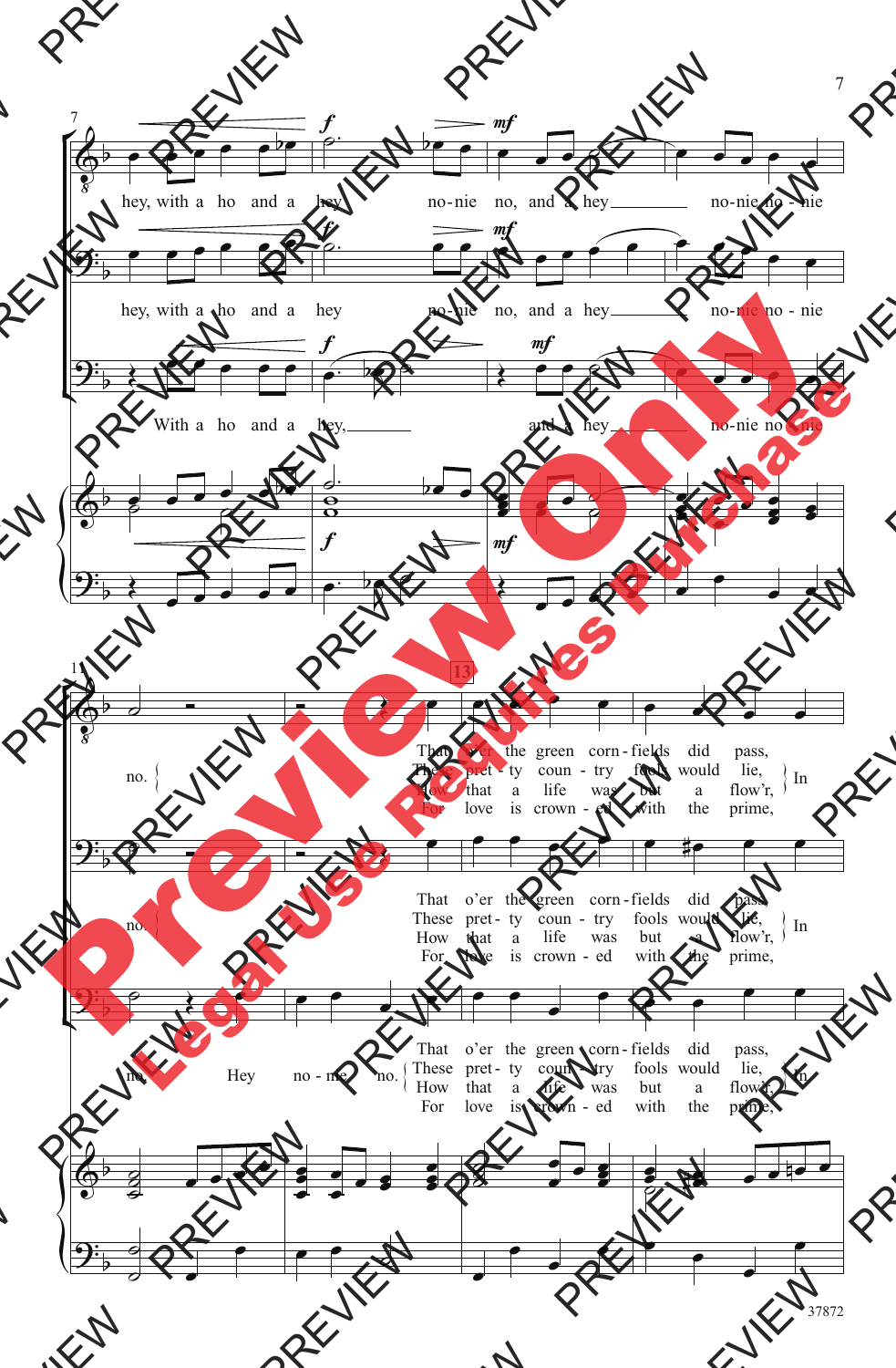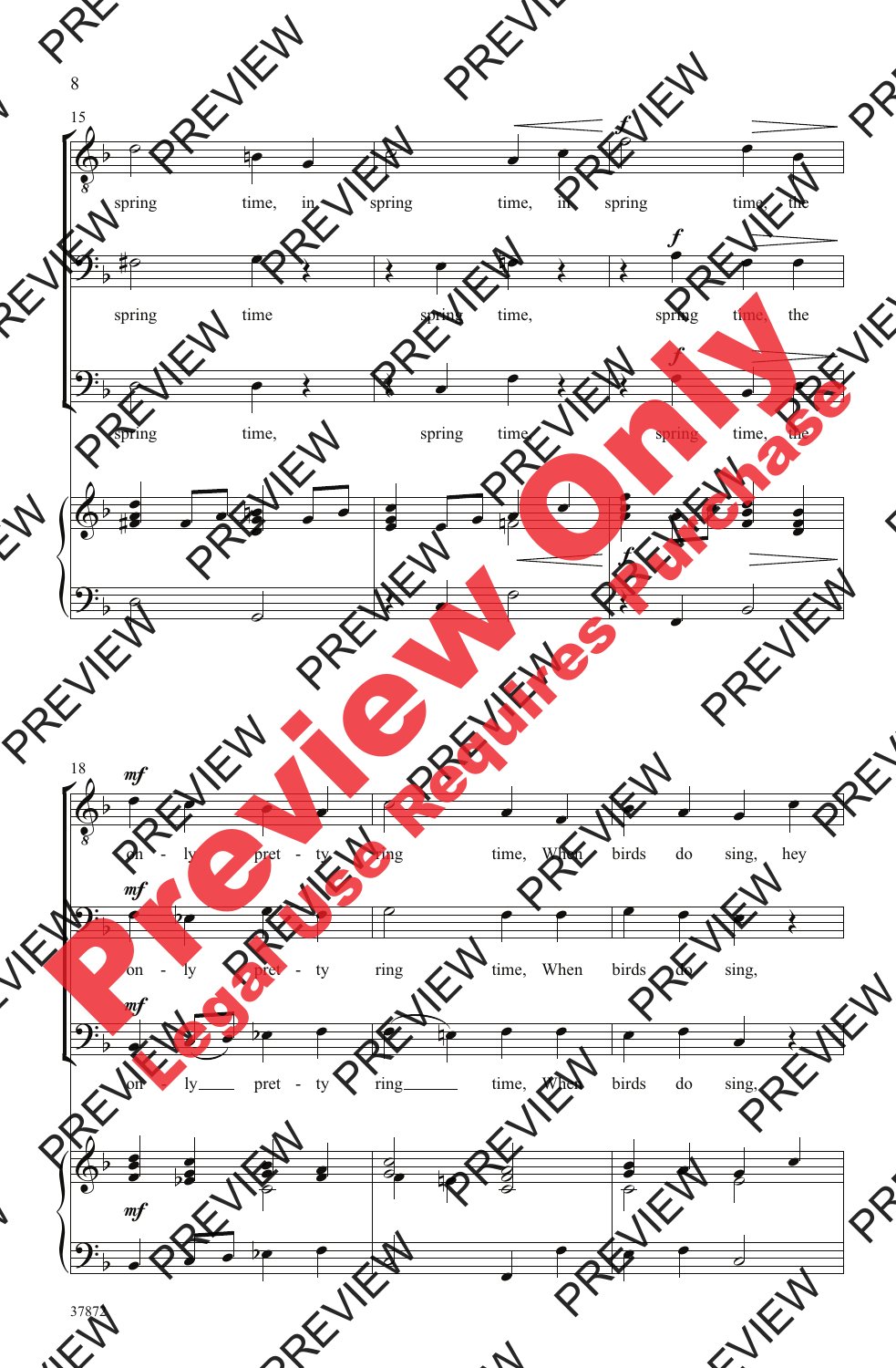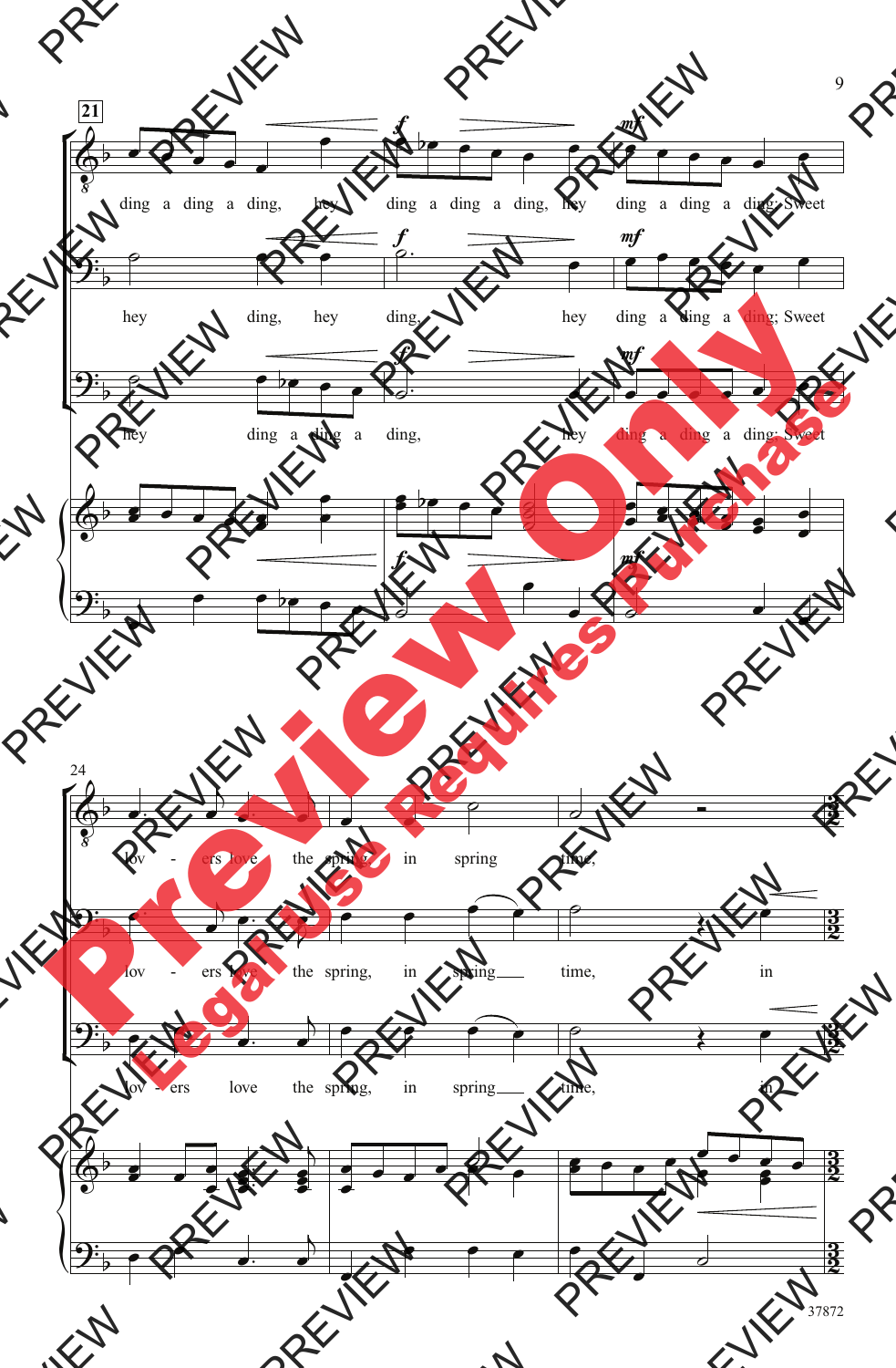

 $*$  In measures 28 and 29, perform  $\frac{1}{e}$ . in one.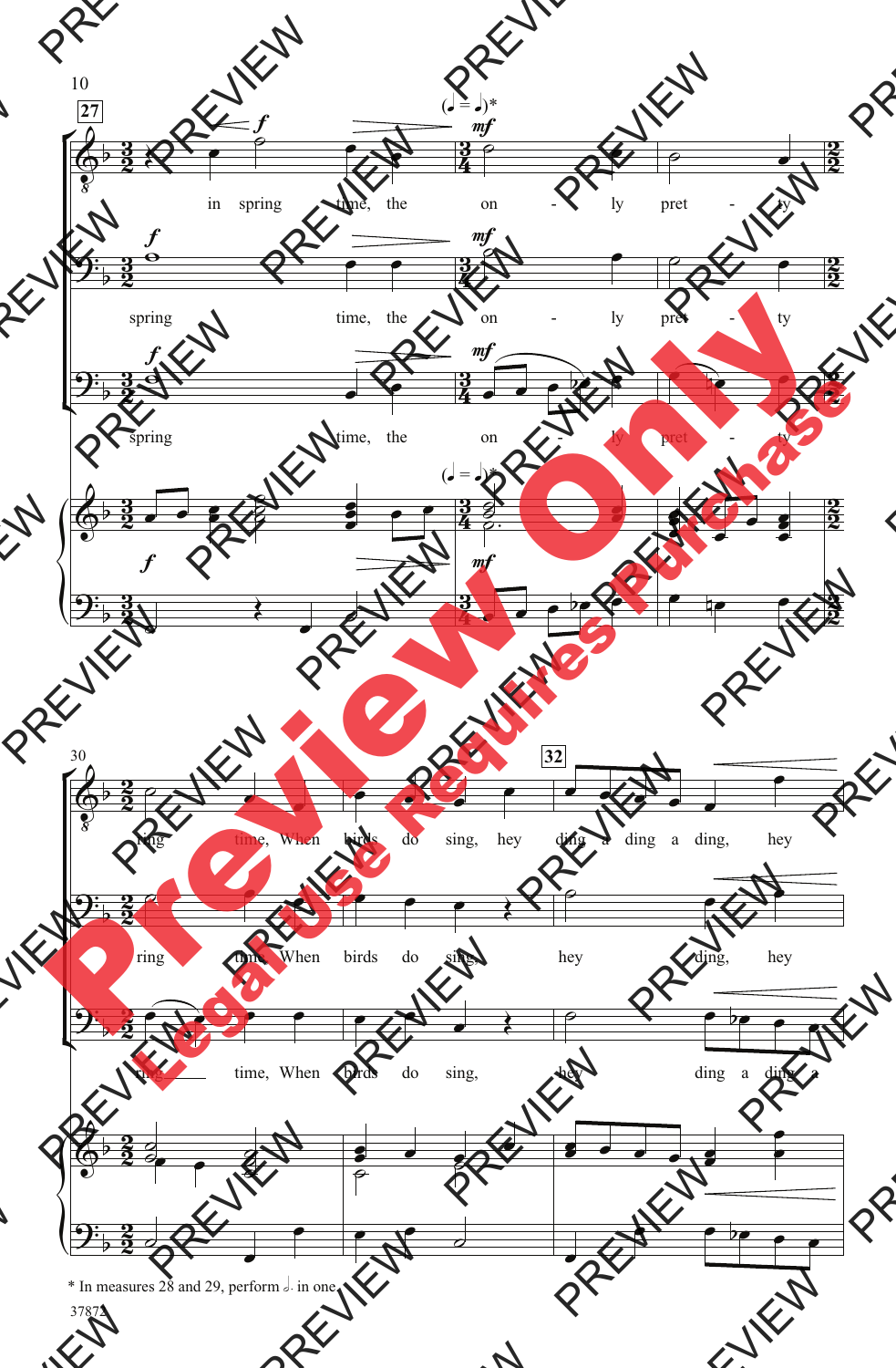